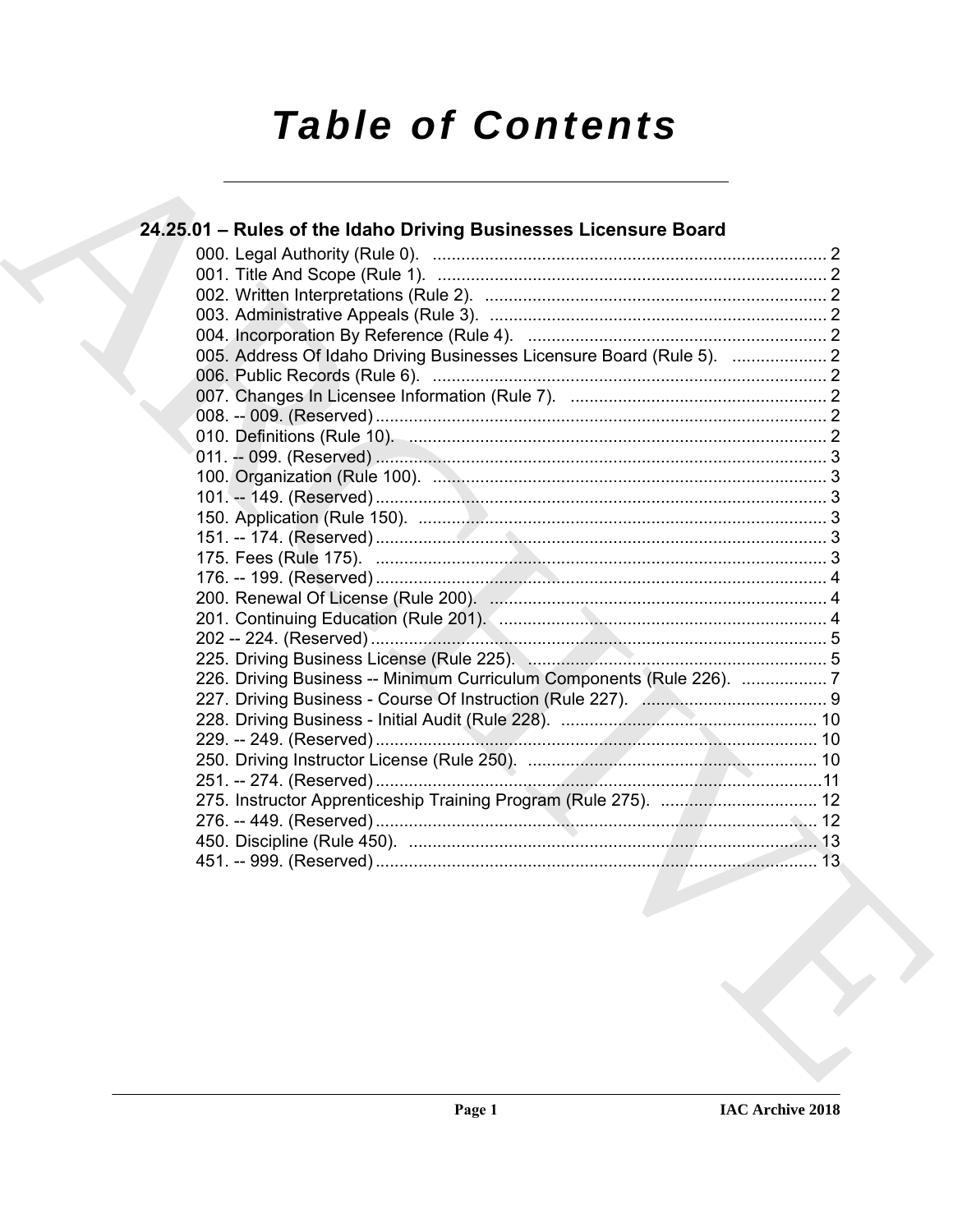#### **IDAPA 24 TITLE 25 CHAPTER 01**

### **24.25.01 – RULES OF THE IDAHO DRIVING BUSINESSES LICENSURE BOARD**

#### <span id="page-1-20"></span><span id="page-1-1"></span><span id="page-1-0"></span>**000. LEGAL AUTHORITY (RULE 0).**

In accordance with Section 54-5403, Idaho Code, the Idaho Driving Businesses Licensure Board hereby promulgates rules that implement the provisions of Chapter 54, Title 54, Idaho Code. (4-7-11)

#### <span id="page-1-22"></span><span id="page-1-2"></span>**001. TITLE AND SCOPE (RULE 1).**

These rules are cited as IDAPA 24.25.01, "Rules of the Idaho Driving Businesses Licensure Board." (4-7-11)

#### <span id="page-1-23"></span><span id="page-1-3"></span>**002. WRITTEN INTERPRETATIONS (RULE 2).**

The Board may have written statements that pertain to the interpretation of the rules of this chapter. Such interpretations, if any, are available for public inspection and copying at cost in the main office of the Bureau of Occupational Licenses. (4-7-11) Occupational Licenses.

#### <span id="page-1-12"></span><span id="page-1-4"></span>**003. ADMINISTRATIVE APPEALS (RULE 3).**

Administrative appeals are governed by the Administrative Procedure Act, Title 67, Chapter 52, Idaho Code.  $(4 - 7 - 11)$ 

#### <span id="page-1-19"></span><span id="page-1-5"></span>**004. INCORPORATION BY REFERENCE (RULE 4).**

These rules do not incorporate by reference any document. (4-7-11)

#### <span id="page-1-11"></span><span id="page-1-6"></span>**005. ADDRESS OF IDAHO DRIVING BUSINESSES LICENSURE BOARD (RULE 5).**

The office of the Idaho Driving Businesses Licensure Board is located within the Bureau of Occupational Licenses, 700 W. State Street, Boise, Idaho 83702. The Bureau is open between the hours of 8:00 a.m. and 5:00 p.m. each day except Saturdays, Sundays and holidays. The phone number of the Board is (208) 334-3233. The Board's fax number is (208) 334-3945. The Board's e-mail address is  $drb@ibol.idaho.gov$ . The Board's official website can be found at www.ibol.idaho.gov. (4-7-11)

#### <span id="page-1-21"></span><span id="page-1-7"></span>**006. PUBLIC RECORDS (RULE 6).**

The records associated with the Idaho Driving Businesses Licensure Board are subject to the provisions of the Idaho Public Records Act. Title 74, Chapter 1, Idaho Code. (4-7-11)

#### <span id="page-1-15"></span><span id="page-1-13"></span><span id="page-1-8"></span>**007. CHANGES IN LICENSEE INFORMATION (RULE 7).**

**[CH](drb@ibol.idaho.gov)APTER 01**<br>
24.28.01 – RULES OF THE DAHO DRIVING BUSINESSES LICENSURE BOARD<br>
1980. In CALIFORNITY (RULE)<br>
1980. IN THE AND SCOPE RET.R. 1.<br>
1981. THE AND SCOPE RET.R. 1.<br>
1991. IN THE AND SCOPE RET.R. 1.<br>
1992. IN THE A **01. Information Update**. Each licensee must keep the Bureau current on the information that the licensee has placed on record with the Bureau. If a change occurs to the information that a licensee provided to the Bureau under Rules 150, 225, or 250, the licensee must notify the Bureau in writing of the change within twenty (20) calendar days after the change occurs. The licensee must provide the Bureau, upon request, with appropriate documentation reflecting the change. (4-7-11)

<span id="page-1-14"></span>**02. Address for Notification Purposes**. The most recent mailing address on file with the Bureau will be used for purposes of all written communication with a licensee including, but not limited to, notification of renewal and notices related to disciplinary actions. Each licensee must keep the Bureau informed of the licensee's current mailing address. (4-7-11)

#### <span id="page-1-9"></span>**008. -- 009. (RESERVED)**

#### <span id="page-1-10"></span>**010. DEFINITIONS (RULE 10).**

- <span id="page-1-17"></span><span id="page-1-16"></span>**01. Board**. The Idaho Driving Businesses Licensure Board as created in Section 54-5403, Idaho Code.  $(4 - 7 - 11)$
- <span id="page-1-18"></span>**02. Bureau**. The Idaho Bureau of Occupational Licenses as created in Section 67-2602, Idaho Code.  $(4 - 7 - 11)$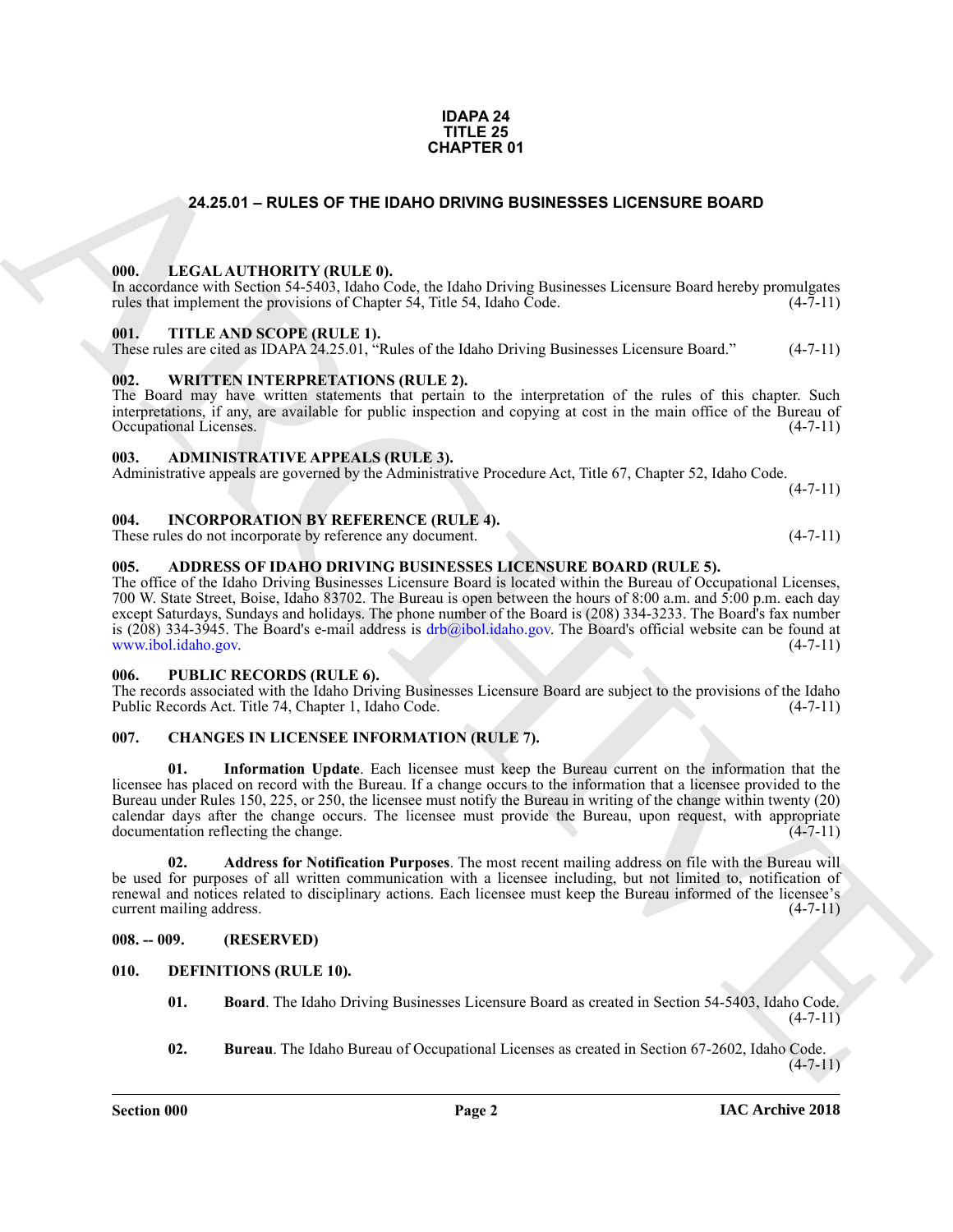#### <span id="page-2-7"></span><span id="page-2-0"></span>**011. -- 099. (RESERVED)**

#### <span id="page-2-12"></span><span id="page-2-11"></span><span id="page-2-10"></span><span id="page-2-1"></span>**100. ORGANIZATION (RULE 100).**

#### <span id="page-2-2"></span>**101. -- 149. (RESERVED)**

#### <span id="page-2-6"></span><span id="page-2-3"></span>**150. APPLICATION (RULE 150).**

#### <span id="page-2-4"></span>**151. -- 174. (RESERVED)**

#### <span id="page-2-9"></span><span id="page-2-8"></span><span id="page-2-5"></span>**175. FEES (RULE 175).**

|                   | <b>Bureau of Occupational Licenses</b><br><b>Driving Businesses Licensure Board</b>                                                                                                                                                                                                                                                                                                                                                                                                                                                                                                                                                                                                                                                                                                                                                                                                                                                                                       |                                           |
|-------------------|---------------------------------------------------------------------------------------------------------------------------------------------------------------------------------------------------------------------------------------------------------------------------------------------------------------------------------------------------------------------------------------------------------------------------------------------------------------------------------------------------------------------------------------------------------------------------------------------------------------------------------------------------------------------------------------------------------------------------------------------------------------------------------------------------------------------------------------------------------------------------------------------------------------------------------------------------------------------------|-------------------------------------------|
| 03.               | <b>Student</b> . A person aged fourteen and one-half $(14 1/2)$ up to seventeen $(17)$ years.                                                                                                                                                                                                                                                                                                                                                                                                                                                                                                                                                                                                                                                                                                                                                                                                                                                                             | $(4-7-11)$                                |
| $011. - 099.$     | (RESERVED)                                                                                                                                                                                                                                                                                                                                                                                                                                                                                                                                                                                                                                                                                                                                                                                                                                                                                                                                                                |                                           |
| <b>100.</b>       | <b>ORGANIZATION (RULE 100).</b>                                                                                                                                                                                                                                                                                                                                                                                                                                                                                                                                                                                                                                                                                                                                                                                                                                                                                                                                           |                                           |
| 01.               | Meetings. The Board shall meet at least annually at such times and places as designated by the<br>Chairman, or upon the written request of two (2) members of the Board.                                                                                                                                                                                                                                                                                                                                                                                                                                                                                                                                                                                                                                                                                                                                                                                                  | $(4-7-11)$                                |
| a.<br>Idaho Code. | All meetings shall be held in accordance with the Idaho Open Meeting Law, Chapter 23, Title 67,                                                                                                                                                                                                                                                                                                                                                                                                                                                                                                                                                                                                                                                                                                                                                                                                                                                                           | $(4-7-11)$                                |
| $\mathbf{b}$ .    | A minimum of three (3) Board members shall constitute a quorum and may exercise all powers and<br>authority conferred on the Board in order to hold a meeting of the Board. A majority vote of the Board members<br>present at a meeting shall be considered the action of the Board as a whole.                                                                                                                                                                                                                                                                                                                                                                                                                                                                                                                                                                                                                                                                          | $(4-7-11)$                                |
| 02.               | <b>Organization of the Board.</b> At the first meeting of each fiscal year, the Board shall elect from its<br>members a Chairman, who shall assume the duty of the office immediately upon such selection.                                                                                                                                                                                                                                                                                                                                                                                                                                                                                                                                                                                                                                                                                                                                                                | $(4-7-11)$                                |
| a.                | The Chairman shall, when present, preside at all meetings, appoint with the consent of the Board,<br>all committees, and shall otherwise perform all duties pertaining to the office of Chairman. The Chairman shall be an<br>ex-officio member of all committees.                                                                                                                                                                                                                                                                                                                                                                                                                                                                                                                                                                                                                                                                                                        | $(4-7-11)$                                |
| $\mathbf{b}$ .    | The Bureau shall provide such services as may be authorized by Chapter 26, Title 67, Idaho Code,<br>and as defined under contract between the Bureau and the Board. The Chief of the Bureau shall act as an agent of the<br>Board and shall be the custodian of all records of the Board.                                                                                                                                                                                                                                                                                                                                                                                                                                                                                                                                                                                                                                                                                 | $(4-7-11)$                                |
| $101. - 149.$     | (RESERVED)                                                                                                                                                                                                                                                                                                                                                                                                                                                                                                                                                                                                                                                                                                                                                                                                                                                                                                                                                                |                                           |
| <b>150.</b>       | <b>APPLICATION (RULE 150).</b><br>Each applicant for a license, permit, or other authority from the Board must submit a complete application on Board-<br>approved application forms. The application must be accompanied by required fee(s). The Board will not review<br>completed applications received ten (10) or fewer days before a Board meeting. The Board also will not review<br>incomplete applications, including applications submitted without the required fee(s). Further, an applicant must<br>provide, or facilitate the provision of, any supplemental information or documents requested by the Board. Any<br>application on file with the Board where an applicant has failed to respond to a Board request or where the application<br>has lacked activity for twelve (12) consecutive months will be deemed denied and will be terminated upon thirty (30)<br>days written notice to the applicant unless good cause is established to the Board. | $(4-7-11)$                                |
| $151. - 174.$     | (RESERVED)                                                                                                                                                                                                                                                                                                                                                                                                                                                                                                                                                                                                                                                                                                                                                                                                                                                                                                                                                                |                                           |
| 175.              | <b>FEES (RULE 175).</b>                                                                                                                                                                                                                                                                                                                                                                                                                                                                                                                                                                                                                                                                                                                                                                                                                                                                                                                                                   |                                           |
|                   | Fees. The following fees are established by the Board:                                                                                                                                                                                                                                                                                                                                                                                                                                                                                                                                                                                                                                                                                                                                                                                                                                                                                                                    | $(4 - 7 - 11)$                            |
| 01.               |                                                                                                                                                                                                                                                                                                                                                                                                                                                                                                                                                                                                                                                                                                                                                                                                                                                                                                                                                                           |                                           |
| a.                | Initial application processing fee - twenty-five dollars (\$25).                                                                                                                                                                                                                                                                                                                                                                                                                                                                                                                                                                                                                                                                                                                                                                                                                                                                                                          | $(3-22-18)$                               |
| b.                | Original instructor license fee and renewal fee - twenty-five dollars (\$25).                                                                                                                                                                                                                                                                                                                                                                                                                                                                                                                                                                                                                                                                                                                                                                                                                                                                                             | $(3-22-18)$                               |
| c.                | Instructor apprentice permit fee - twenty-five dollars (\$25).                                                                                                                                                                                                                                                                                                                                                                                                                                                                                                                                                                                                                                                                                                                                                                                                                                                                                                            |                                           |
| d.                | Original business license fee and renewal fee - one hundred twenty-five dollars (\$125).                                                                                                                                                                                                                                                                                                                                                                                                                                                                                                                                                                                                                                                                                                                                                                                                                                                                                  |                                           |
| e.                | Reinstatement fee is as provided in Section 67-2614, Idaho Code.                                                                                                                                                                                                                                                                                                                                                                                                                                                                                                                                                                                                                                                                                                                                                                                                                                                                                                          | $(3-22-18)$<br>$(3-22-18)$<br>$(3-24-16)$ |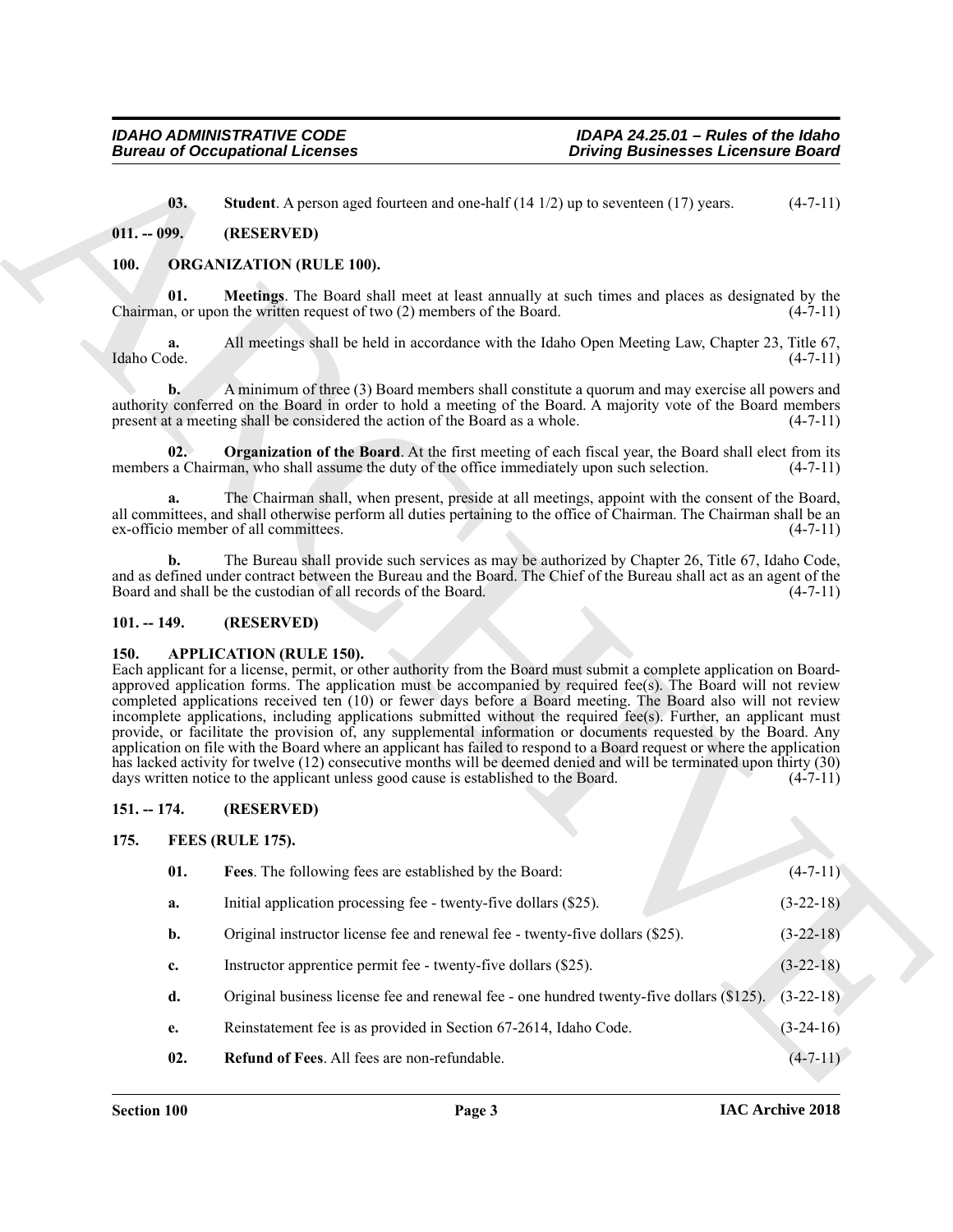<span id="page-3-0"></span>**176. -- 199. (RESERVED)**

#### <span id="page-3-8"></span><span id="page-3-6"></span><span id="page-3-1"></span>**200. RENEWAL OF LICENSE (RULE 200).**

**01. Expiration Date**. A license expires, unless renewed, on the birth date of an individual licensee, and on the anniversary date of the original license for a business, in accordance with Section 67-2614, Idaho Code. Licenses not renewed by those dates will be cancelled in accordance with Section 67-2614, Idaho Code. (4-7-11)

<span id="page-3-7"></span>**02. Application for Renewal**. In order to renew a license, a licensee must annually submit a timely, completed, Board-approved renewal application form and pay the required renewal fees. All renewals are subject to audit. When applying for renewal, the licensee must meet the following requirements: (4-7-11)

**a.** The licensee must certify that the licensee continues to satisfy all requirements for the licensee's type of licensure, as set forth in Rules 225 and 250, and that the licensee is, and has been, in full compliance with Rule 007. The licensee must further certify that the licensee is in compliance with the Board's continuing education requirements.  $(4-7-11)$ requirements.

**b.** An instructor licensee also must certify that the licensee does not suffer from any physical or mental condition or disease that would impair the licensee's ability to safely instruct drivers. (4-7-11)

**c.** Every two (2) years, a driving instructor licensee must obtain a new medical certificate of the kind described in Subsection 250.05. The instructor licensee must annually certify that the licensee is in compliance with the requirements.  $(4-7-11)$ 

**d.** A business licensee that offers a Board-approved instructor apprentice training program must certify that the licensee's program has maintained compliance with the Board's program approval criteria as specified  $\frac{1}{4}$  in Rule 275.  $\frac{1}{4}$ 

<span id="page-3-9"></span>**03.** Reinstatement. Any license cancelled for failure to renew may be reinstated in accordance with  $77-2614$ , Idaho Code, and subject to Subsection 201.01.c., below. (4-7-11) Section 67-2614, Idaho Code, and subject to Subsection 201.01.c., below.

#### <span id="page-3-3"></span><span id="page-3-2"></span>**201. CONTINUING EDUCATION (RULE 201).**

In order to protect the public health and safety and promote the public welfare, the Board has adopted the following rules for continuing education.

<span id="page-3-4"></span>**01. Continuing Education (CE) Requirement**. Beginning July 1, 2012, each Idaho licensed driving instructor must annually complete a minimum of eight (8) hours of continuing education. (4-7-11)

The licensee must certify on the licensee's renewal application that the licensee has complied with the annual CE requirements for the preceding twelve (12) months. The Board may conduct such continuing education audits and require verification of attendance as deemed necessary to ensure compliance with the CE requirements. (4-7-11)

**b.** A licensee is considered to have satisfied the CE requirements for the first renewal of the initial (4-7-11)  $l$  license.  $(4-7-11)$ 

<span id="page-3-5"></span>After July 1, 2012, and prior to reinstatement of a license lapsed, canceled, or otherwise nonrenewed for less than five (5) years, the applicant must provide proof of attendance of eight (8) hours of continuing education for the previous twelve (12) months. A license that has lapsed, been canceled, or otherwise not renewed for more than five (5) years may be reinstated in accordance with Section 67-2614, Idaho Code. (4-7-11)

Borrow of Occupational Licenses<br>
16. 199. (REELING, OF LICENSE RIULE 200).<br>
200. 199. (REELING, OF LICENSE RIULE 200).<br>
200. 199. (Particular of Licenses and sometimes with distinct the relation of the state of the state **02. Hours**. Credit for continuing education hours will only be given for actual time in attendance or for the time spent participating in the educational activity. One (1) hour of continuing education is equal to sixty (60) minutes. Courses taken by correspondence or on-line may be approved for continuing education if the courses require an exam or other proof of successful completion. Only four (4) hours of the required continuing education may be from correspondence, on-line, or self-study in each renewal period. The remaining hours must be in an interactive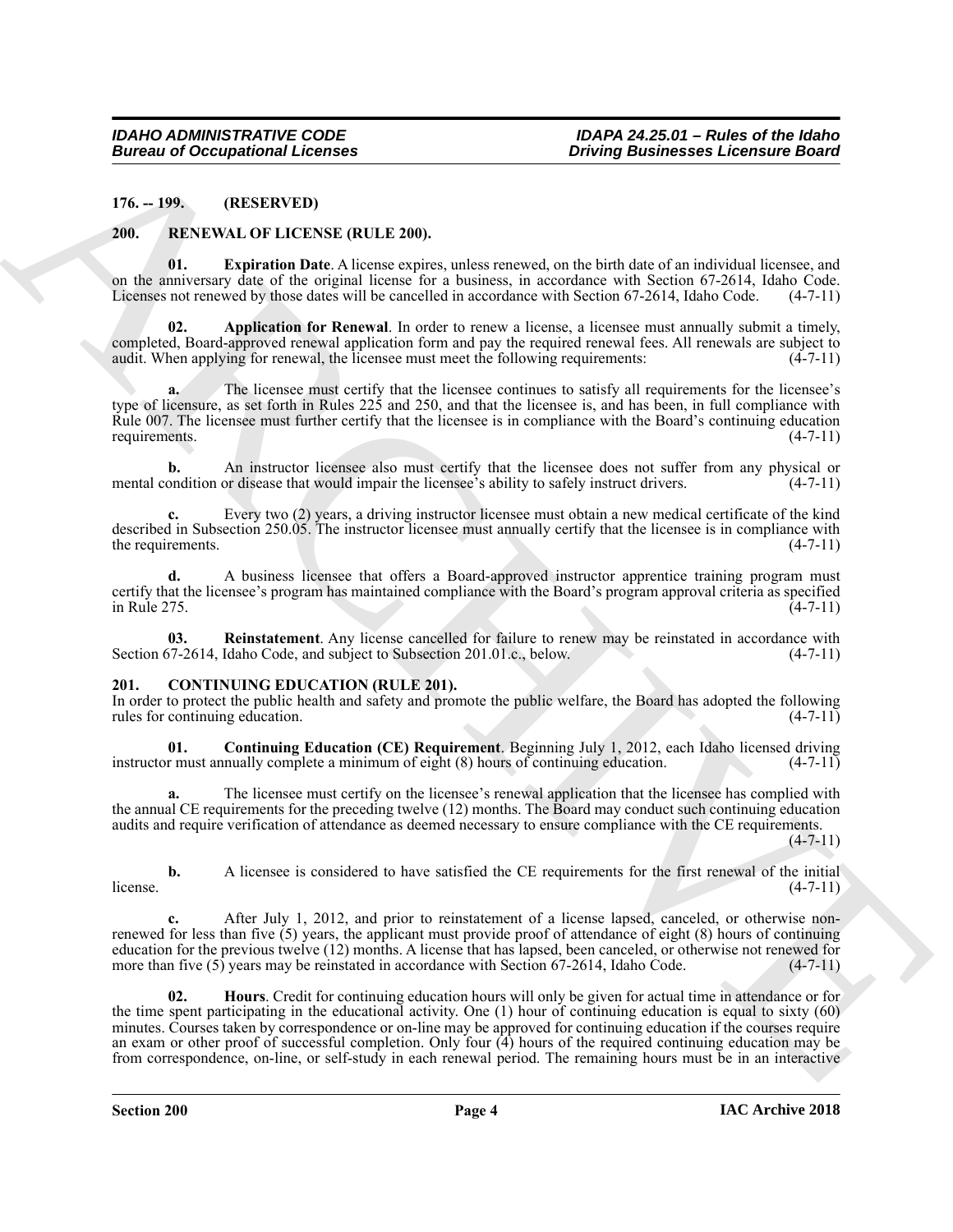<span id="page-4-3"></span>setting that allows participants to communicate directly with the instructor. Each licensee must maintain proof of attendance or successful completion documentation of all continuing education courses for a period of three (3) years.  $(4 - 7 - 11)$ 

Bearing the decomposition of the system space of the system interaction and the system space of the system space of the system space of the system space of the system space of the system space of the system space of the s **03. Providers/Sponsors/Subjects of Continuing Education**. The continuing education must be provided by a nationally or regionally accredited college or university, a national or state driver education and traffic safety association such as the Idaho Association of Professional Driving Businesses, Driving School Association of the Americas, the American Driver Traffic Safety Education Association, and the American Automobile Association, transportation and law enforcement agencies, or other person or entity approved by the Board and must be germane to driver education. (4-7-11)

<span id="page-4-5"></span>**04. Verification of Attendance**. Each licensee must maintain verification of attendance by securing authorized signatures or other documentation from the course instructors or sponsoring institution substantiating any and all hours attended by the licensee. (4-7-11)

<span id="page-4-2"></span>**05. Failure to Fulfill the Continuing Education Requirements**. The license will not be renewed for a licensee who fails to certify compliance with CE requirements. A licensee who makes a false attestation regarding compliance with the CE requirements is subject to disciplinary action by the Board.  $(4-7-11)$ 

<span id="page-4-4"></span>**Special Exemption**. The Board has authority to make exceptions for reasons of individual hardship, including health, when certified by a medical doctor, or other good cause. Each licensee must provide any information requested by the Board to assist in substantiating hardship cases. This exemption is granted at the sole discretion of the Board. (4-7-11)

### <span id="page-4-0"></span>**202 -- 224. (RESERVED)**

### <span id="page-4-6"></span><span id="page-4-1"></span>**225. DRIVING BUSINESS LICENSE (RULE 225).**

A driving business license enables a licensee to operate a driver education business at one (1), principal classroom location as designated in the application. The licensee may also utilize secondary locations for classroom instruction, so long as the business does not conduct driver education at any given secondary location for more than sixty (60) days in a one-year period. A driving business license is not transferable. The business licensee must conspicuously display the license at the business's principal classroom location. Each applicant must apply as required by Rule 150.  $(4 - 7 - 11)$ 

<span id="page-4-7"></span>**01. Applicant Identity**. The applicant must provide such identifying information as may be requested by the Board including, without limitation, the following: (4-7-11)

**a.** The applicant's legal name (i.e., the name of the natural person or business entity to be issued the license) and assumed business name(s), if any. (4-7-11)

**b.** The applicant's social security number, if the applicant has no employees and is a natural person (including a sole proprietor acting under an assumed business name). If the applicant has employees or is not a natural person (e.g., is a general or limited partnership, corporation, limited liability partnership, or limited liability company), then the applicant must provide its employer identification number. (4-7-11)

**c.** The names and addresses of the applicant's officers and shareholders having a twenty-five percent (25%) or greater ownership interest (if a corporation), members and managers (if a limited liability company), and partners (if a partnership).  $(4-7-11)$ 

**d.** The applicant's contact information, including its mailing address, physical address, and telephone number.  $(4-7-11)$ 

<span id="page-4-8"></span>**02. Criminal History Background Check**. The applicant, if a natural person, and all persons listed under Paragraph 225.01.c. and Subsection 225.05 of these rules, must submit to a current, fingerprint-based criminal history check conducted by an organization approved by the Board. Each applicant must ensure that such persons submit a full set of their fingerprints, and any relevant fees, to the Bureau which will forward the fingerprints and fees to the organization that conducts the fingerprint based criminal history background check. The application will not be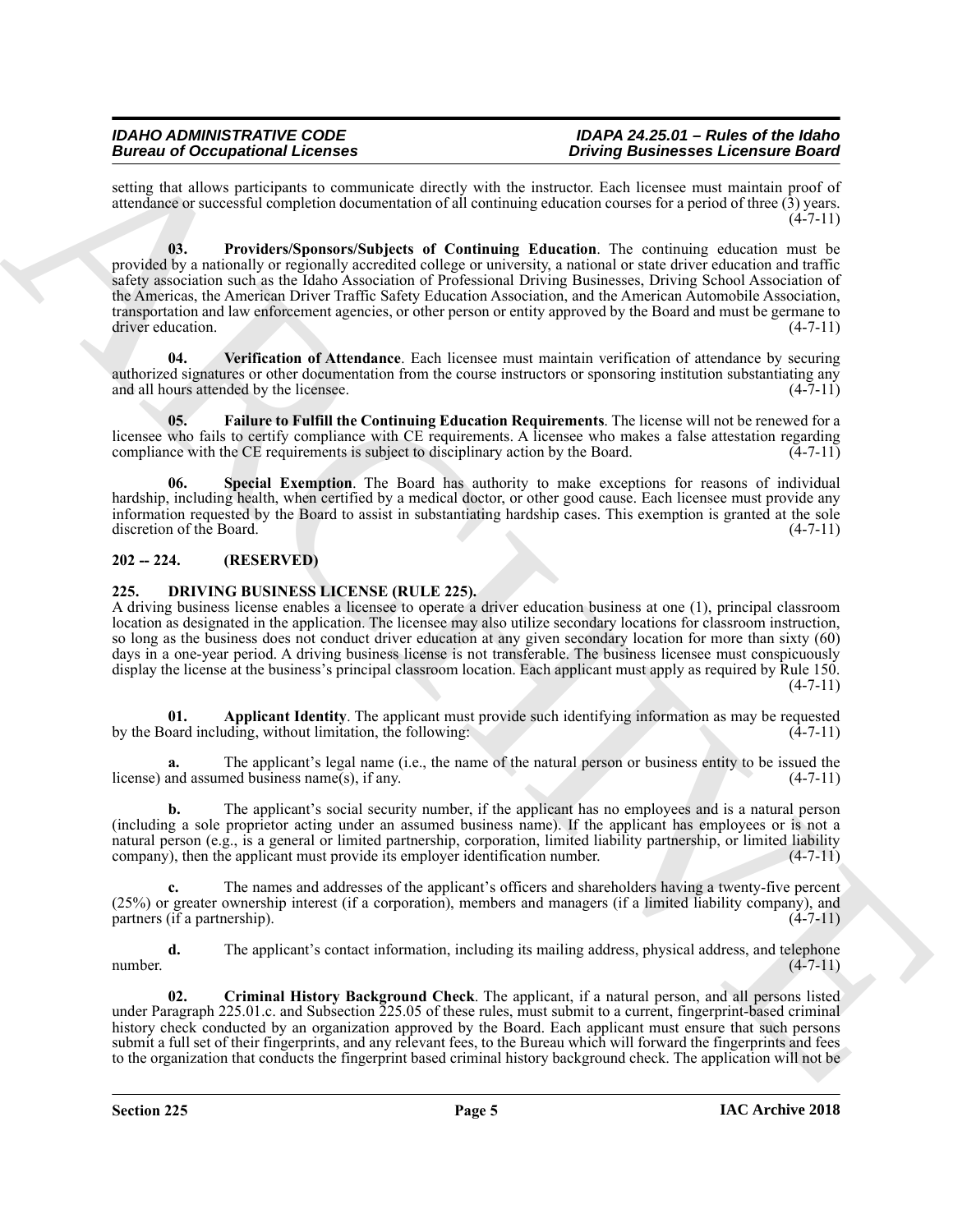processed until the Bureau has received the completed fingerprint-based criminal history background checks. (3-20-14)

<span id="page-5-1"></span>**03. Classroom Locations and Certificates of Occupancy**. Each applicant must list all principal and secondary classroom locations to be utilized by the business. The applicant must provide a certificate of occupancy issued to the building/room by the local fire marshal or the fire marshal's designated agent, for each classroom location other than a location in a public or private school building, government building, church, or synagogue.

 $(4 - 7 - 11)$ 

**04. Certificate of Vehicle Insurance**. The certificate of vehicle insurance for each vehicle utilized by the driving business for driver education must accompany the application. The minimum coverage will include:

 $(4 - 7 - 11)$ 

<span id="page-5-0"></span>**a.** Medical Payment for each person - five thousand dollars (\$5,000); and either (4-7-11)

**b.** Limit of liability (Combined single limit) - five hundred thousand (\$500,000) to apply to bodily d/or property damage; or (4-7-11) injury and/or property damage; or

<span id="page-5-2"></span>**c.** Limit of liability (Split limit). Bodily injury - two hundred-fifty thousand (\$250,000) per person/ five hundred thousand (\$500,000) each accident; Property damage - two hundred-fifty thousand (\$250,000) each  $\alpha$ ccident.  $(4-7-11)$ 

Borrow of Occupational Lectures<br>
Theorem is a constant of the complete the complete through the China and the China and the China and the China and the China and the China and the China and the China and the China and the **05. Licensed Instructors**. Before beginning to offer driver education, and at all times while offering driver education, a driving business must employ or have contracted with one (1) or more licensed driving instructors to teach the classroom instruction phase and behind-the-wheel training phase of the driver education to be provided by the business. A driving business must submit to the Bureau a current list of such licensed instructors with applications for original licensure and reinstatement. A driving business must keep such list current and available for inspection upon request by the board or its authorized agent. The list must be kept at its primary place of business and retained for five (5) years. (3-29-17) retained for five (5) years.

<span id="page-5-3"></span>**06. Vehicles**. An applicant for a driving business license must submit to the Bureau a list of the vehicles that the business will utilize when offering driver education. A business licensee may not utilize vehicles that do not appear on the list. Each vehicle must have dual control brake pedals, safety restraints for all passengers, a side view mirror on each side of the vehicle, and an additional rear view mirror or compatible viewing device for the exclusive use of the instructor. A driving business must ensure that students are not allowed in a listed vehicle unless the vehicle is in a safe and proper operating condition. (4-7-11)

**a.** Initial Inspection. An applicant may not include a vehicle on a business's vehicle list unless the vehicle has passed a vehicle inspection performed by an ASE mechanic or vehicle technician within the two (2) month period preceding the application. The inspection must be documented on the Board-approved inspection form included at Appendix A to these rules, or on such other similar forms as may be approved by the Board. The person who inspected the vehicle must sign the form, certifying that the vehicle generally is in a safe and proper operating condition, and that each inspected item passed inspection or, if found to be in need of repair, was repaired on a given date. The application must be accompanied by a separate, signed form for each listed vehicle. (4-7-11)

**b.** Annual Inspection. A business licensee must ensure that each vehicle passes an inspection every twelve (12) months, and that the inspection is performed by an ASE mechanic or vehicle technician documented on the Board-approved form referenced in Paragraph 225.06.a. of these rules. If a vehicle fails an annual inspection, the business licensee must withdraw the vehicle from service. The business licensee may not use the vehicle for behindthe-wheel training until the vehicle passes a subsequent inspection and the business licensee has submitted to the Bureau the inspection form evidencing that the vehicle has passed. (4-7-11)

**c.** Incident Inspection. If a vehicle incident occurs that requires an investigation and report by law enforcement, or in which the damage exceeds one thousand five hundred dollars (\$1,500), the business licensee must withdraw the vehicle from service. The business licensee may not use the vehicle for behind-the-wheel training until the vehicle passes inspection by an ASE mechanic or vehicle technician and the business licensee has submitted to the Bureau the inspection form evidencing that the vehicle has passed.  $(4-7-11)$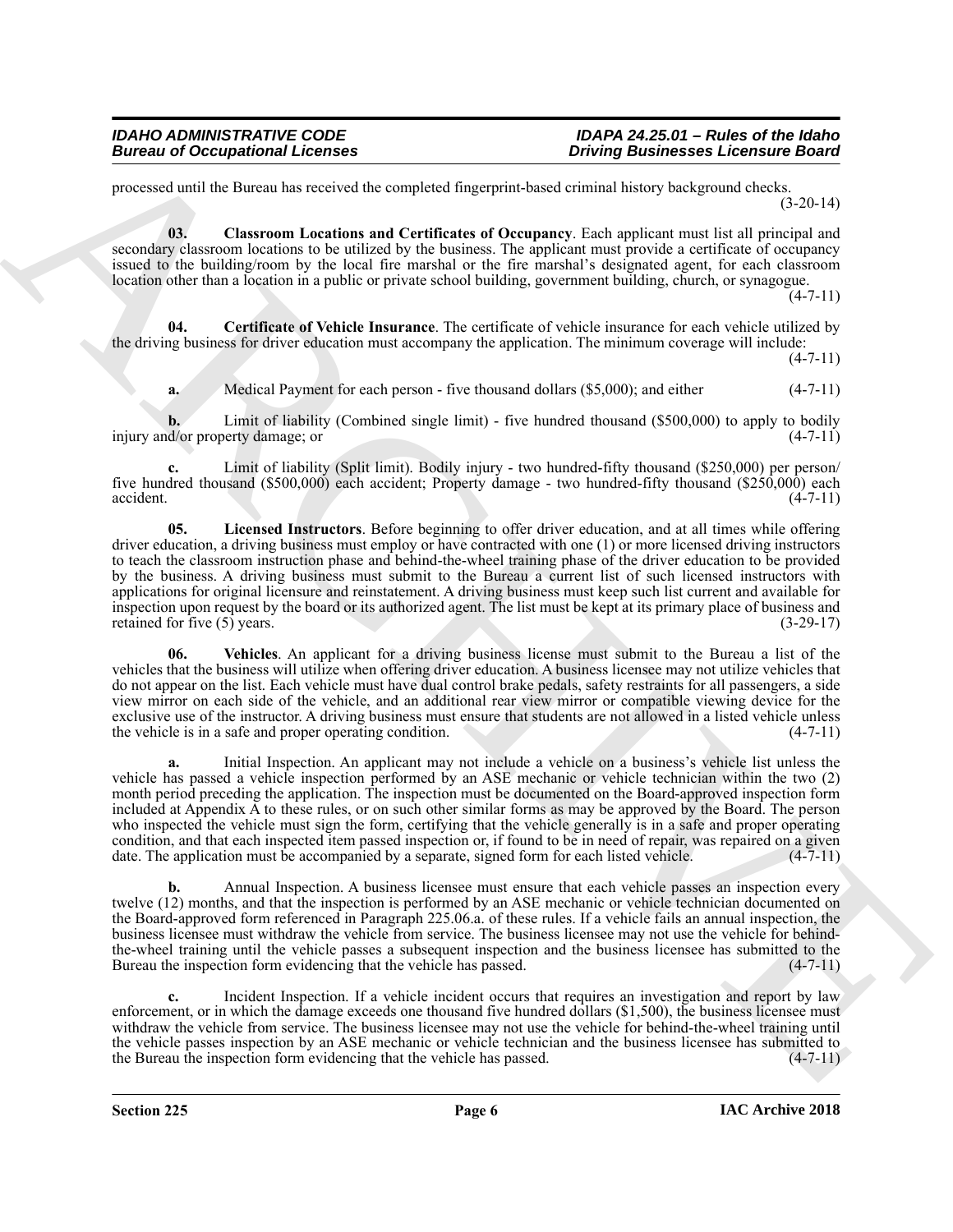<span id="page-6-9"></span><span id="page-6-7"></span>

|  | Not less than thirty (30) hours of classroom instruction; and | $(4-7-11)$ |
|--|---------------------------------------------------------------|------------|
|--|---------------------------------------------------------------|------------|

#### <span id="page-6-8"></span><span id="page-6-6"></span><span id="page-6-5"></span><span id="page-6-4"></span><span id="page-6-3"></span><span id="page-6-2"></span><span id="page-6-1"></span><span id="page-6-0"></span>**226. DRIVING BUSINESS -- MINIMUM CURRICULUM COMPONENTS (RULE 226).**

|                | <b>Bureau of Occupational Licenses</b>                                                                                                            | <b>Driving Businesses Licensure Board</b>                                                                                                                                                                                                                                                                                                                                                                                                                                        |            |
|----------------|---------------------------------------------------------------------------------------------------------------------------------------------------|----------------------------------------------------------------------------------------------------------------------------------------------------------------------------------------------------------------------------------------------------------------------------------------------------------------------------------------------------------------------------------------------------------------------------------------------------------------------------------|------------|
| d.             | similar language that clearly designates the vehicle as a driver training vehicle.                                                                | Signage. The business licensee must ensure that the outside of each vehicle is equipped with safely<br>secured signs. Signs must include "Student Driver," "Driver Education," "Driver Training," "Driving School," or<br>$(4-7-11)$                                                                                                                                                                                                                                             |            |
| 07.            | Rule 226, and shall consist of:                                                                                                                   | Course of Instruction. Each applicant, for an original business license, must provide with its<br>application the course of instruction the applicant will use when instructing students. The applicant must demonstrate,<br>to the Board's satisfaction, that the course of instruction is designed to produce safe and effective drivers and is<br>educationally sound. The course of instruction must be based on the minimum curriculum components outlined in<br>$(4-7-11)$ |            |
| a.             | Not less than thirty (30) hours of classroom instruction; and                                                                                     | $(4-7-11)$                                                                                                                                                                                                                                                                                                                                                                                                                                                                       |            |
| $\mathbf{b}$ . | Not less than six (6) hours of behind-the-wheel practice driving; and                                                                             | $(4-7-11)$                                                                                                                                                                                                                                                                                                                                                                                                                                                                       |            |
|                | student drivers, etc.) driving the vehicle.                                                                                                       | Not less than six (6) hours of student, in-vehicle observation of other persons (e.g., parents, other<br>$(4-7-11)$                                                                                                                                                                                                                                                                                                                                                              |            |
| 08.            |                                                                                                                                                   | <b>On-line Instruction</b> . In addition to, or in lieu of offering classroom instruction at a physical<br>classroom location, a business licensee may offer classroom instruction to students via the internet. While a business<br>licensee may utilize a third party to offer on-line classroom instruction, the business licensee is responsible for<br>ensuring that the instruction content meets the requirements of these rules and is approved by the Board. (3-29-17)  |            |
| 09.            | instructor apprenticeship training program under the conditions specified in Rule 275.                                                            | Instructor Apprenticeship Training Program. A driving business may offer a Board-approved<br>$(4-7-11)$                                                                                                                                                                                                                                                                                                                                                                          |            |
| 226.           | DRIVING BUSINESS -- MINIMUM CURRICULUM COMPONENTS (RULE 226).<br>driver education curriculum include the following minimum curriculum components: | In order to assure consistency among driving businesses, it is necessary that every business licensee ensure that its<br>$(4-7-11)$                                                                                                                                                                                                                                                                                                                                              |            |
| 01.            | <b>Component One for Classroom.</b>                                                                                                               | $(4-7-11)$                                                                                                                                                                                                                                                                                                                                                                                                                                                                       |            |
| a.             | Conducting a parent/student orientation and course overview.                                                                                      | $(4-7-11)$                                                                                                                                                                                                                                                                                                                                                                                                                                                                       |            |
| 02.            | <b>Component Two for Classroom.</b>                                                                                                               | $(4-7-11)$                                                                                                                                                                                                                                                                                                                                                                                                                                                                       |            |
| a.             | Identifying vehicle gauges, alert, and warning symbols.                                                                                           | $(4-7-11)$                                                                                                                                                                                                                                                                                                                                                                                                                                                                       |            |
| b.             | Preparing to drive.                                                                                                                               | $(4-7-11)$                                                                                                                                                                                                                                                                                                                                                                                                                                                                       |            |
| c.             | Protecting occupants.                                                                                                                             | $(4-7-11)$                                                                                                                                                                                                                                                                                                                                                                                                                                                                       |            |
| 03.            | <b>Component Three for Classroom.</b>                                                                                                             | $(4 - 7 - 11)$                                                                                                                                                                                                                                                                                                                                                                                                                                                                   |            |
| a.             | Identifying road signs and signals.                                                                                                               | $(4-7-11)$                                                                                                                                                                                                                                                                                                                                                                                                                                                                       |            |
| b.             | Identifying lane markings.                                                                                                                        | $(4-7-11)$                                                                                                                                                                                                                                                                                                                                                                                                                                                                       |            |
| 04.            | <b>Component Four for Classroom.</b>                                                                                                              | $(4 - 7 - 11)$                                                                                                                                                                                                                                                                                                                                                                                                                                                                   |            |
| a.             | Understanding basic traffic laws, including right-of-way rules.                                                                                   | $(4-7-11)$                                                                                                                                                                                                                                                                                                                                                                                                                                                                       |            |
| 05.            | <b>Component Five for Classroom.</b>                                                                                                              | $(4-7-11)$                                                                                                                                                                                                                                                                                                                                                                                                                                                                       |            |
| a.             | Using good habits for reduced risk driving.                                                                                                       | $(4 - 7 - 11)$                                                                                                                                                                                                                                                                                                                                                                                                                                                                   |            |
| b.             | Using time and space management systems and strategies.                                                                                           |                                                                                                                                                                                                                                                                                                                                                                                                                                                                                  | $(4-7-11)$ |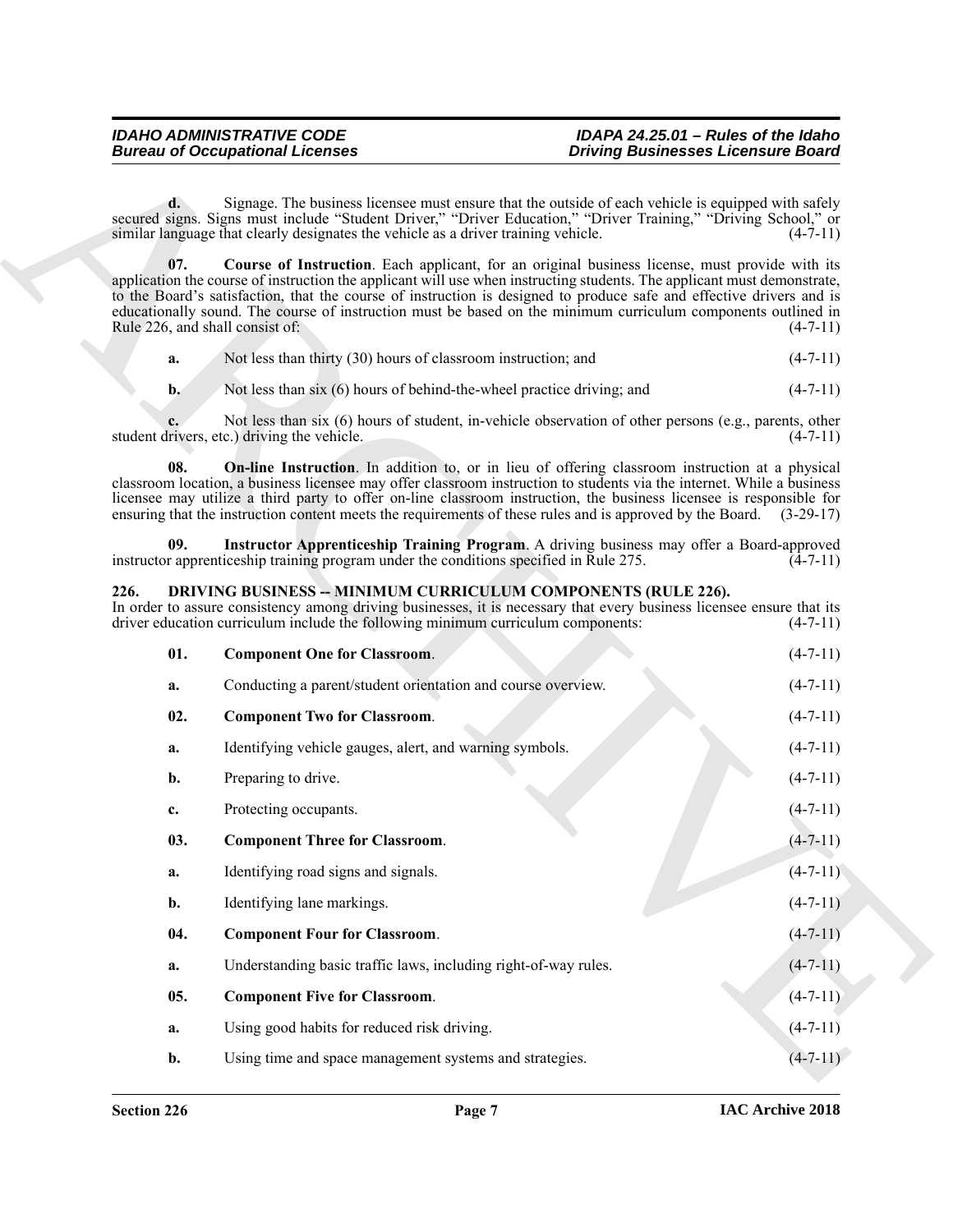<span id="page-7-5"></span><span id="page-7-4"></span><span id="page-7-3"></span><span id="page-7-2"></span><span id="page-7-1"></span><span id="page-7-0"></span>

|                | <b>Bureau of Occupational Licenses</b>                                          | <b>Driving Businesses Licensure Board</b> |
|----------------|---------------------------------------------------------------------------------|-------------------------------------------|
| 06.            | <b>Component Six for Classroom.</b>                                             | $(4-7-11)$                                |
| a.             | Explaining the effect of gravity and energy of motion on a vehicle.             | $(4-7-11)$                                |
| b.             | Understanding procedures to maintain vehicle balance and traction.              | $(4-7-11)$                                |
| c.             | Identify strategies to negotiate hills and curves.                              | $(4-7-11)$                                |
| 07.            | <b>Component Seven for Classroom.</b>                                           | $(4-7-11)$                                |
| a.             | Identifying strategies to use when driving in rural and urban environments.     | $(4-7-11)$                                |
| $\mathbf{b}$ . | Identifying strategies to use when driving on freeways.                         | $(4-7-11)$                                |
| 08.            | <b>Component Eight for Classroom.</b>                                           | $(4-7-11)$                                |
| a.             | Identifying strategies to use when driving in bad weather.                      | $(4-7-11)$                                |
| b.             | Identifying strategies to use when encountering roadside emergencies.           | $(4-7-11)$                                |
| 09.            | <b>Component Nine for Classroom.</b>                                            | $(4-7-11)$                                |
| a.             | Understanding ways to cooperate with other roadway users, including bicyclists. | $(4-7-11)$                                |
| b.             | Identifying responsibilities after a collision.                                 | $(4-7-11)$                                |
| c.             | Identifying the procedure for obtaining a driver's license.                     | $(4-7-11)$                                |
| d.             | Identifying and avoiding common driver distractions.                            | $(4-7-11)$                                |
| e.             | Identifying ways to prevent drowsiness while driving.                           | $(4-7-11)$                                |
| f.             | Resisting aggressive driving behaviors.                                         | $(4-7-11)$                                |
| 10.            | <b>Component Ten for Classroom.</b>                                             | $(4-7-11)$                                |
| a.             | Explaining the effects of alcohol on the body.                                  | $(4-7-11)$                                |
| b.             | Explaining the effects of alcohol on the driving task.                          | $(4-7-11)$                                |
| c.             | Correlating drinking and driving with vehicle crashes.                          | $(4 - 7 - 11)$                            |
| d.             | Identifying Idaho laws related to drinking and driving.                         | $(4 - 7 - 11)$                            |
| e.             | Explaining the dangers of alcohol and other drug use.                           | $(4 - 7 - 11)$                            |
| 11.            | <b>Component Eleven for In-Car.</b>                                             | $(4-7-11)$                                |
| a.             | Performing pre-drive procedure.                                                 | $(4 - 7 - 11)$                            |
| b.             | Identifying vehicle controls.                                                   | $(4-7-11)$                                |
| c.             | Starting the vehicle.                                                           | $(4-7-11)$                                |
| d.             | Backing the vehicle.                                                            | $(4 - 7 - 11)$                            |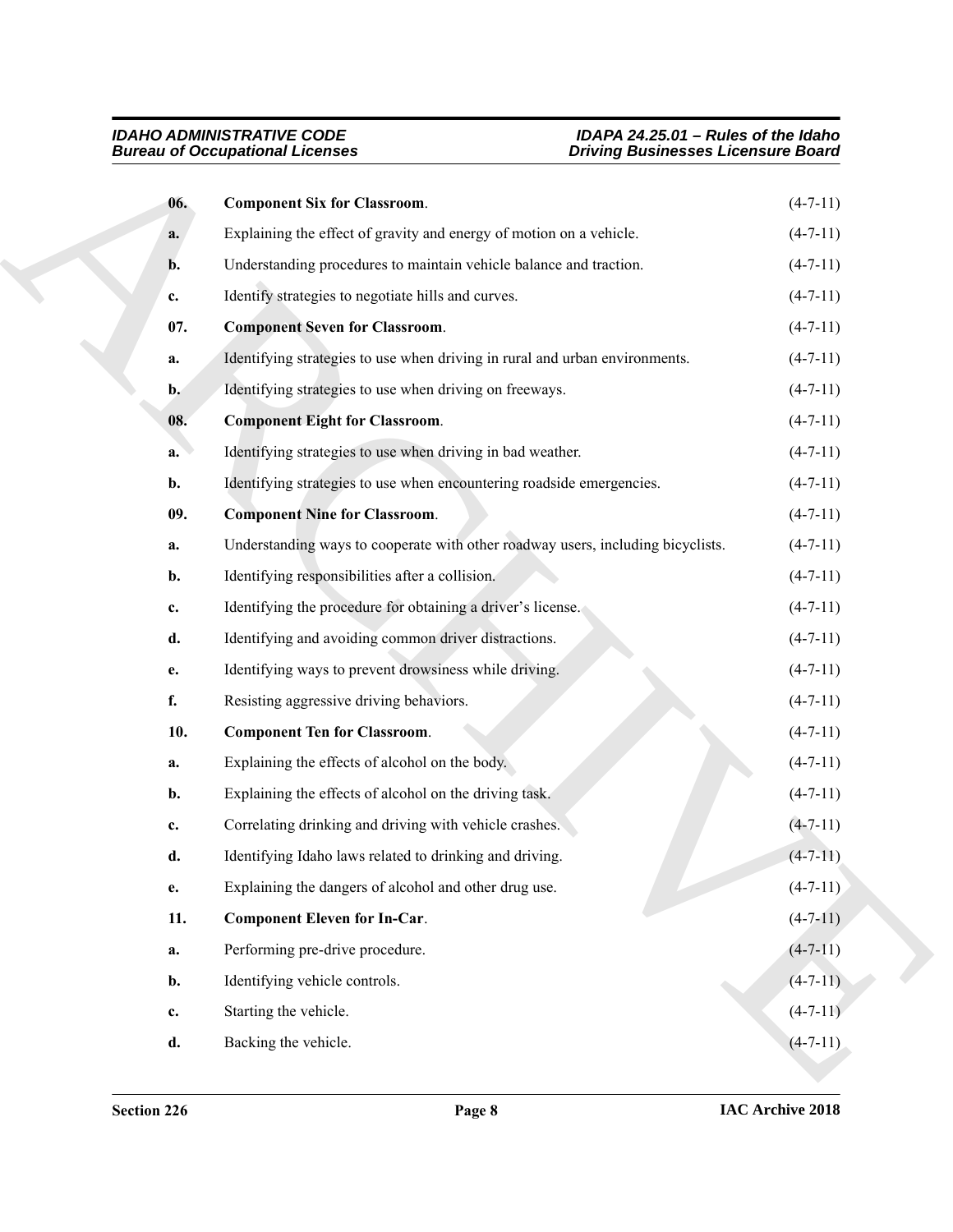<span id="page-8-7"></span><span id="page-8-6"></span>

| <b>IDAHO ADMINISTRATIVE CODE</b>       |  |
|----------------------------------------|--|
| <b>Bureau of Occupational Licenses</b> |  |

|      |                | <b>Bureau of Occupational Licenses</b>                                                                                                                                                                                                                                                                           | <b>Driving Businesses Licensure Board</b> |
|------|----------------|------------------------------------------------------------------------------------------------------------------------------------------------------------------------------------------------------------------------------------------------------------------------------------------------------------------|-------------------------------------------|
|      | е.             | Demonstrating approved steering technique.                                                                                                                                                                                                                                                                       | $(4-7-11)$                                |
|      | f.             | Smoothly stopping the vehicle.                                                                                                                                                                                                                                                                                   | $(4-7-11)$                                |
|      | g.             | Demonstrating proper signaling and turning technique.                                                                                                                                                                                                                                                            | $(4-7-11)$                                |
|      | h.             | Recognizing relevant signs and markings.                                                                                                                                                                                                                                                                         | $(4-7-11)$                                |
|      | i.             | Distinguishing between four-way and two-way stops.                                                                                                                                                                                                                                                               | $(4-7-11)$                                |
|      | 12.            | <b>Component Twelve for In-Car.</b>                                                                                                                                                                                                                                                                              | $(4-7-11)$                                |
|      | a.             | Negotiating controlled and uncontrolled intersections.                                                                                                                                                                                                                                                           | $(4-7-11)$                                |
|      | $\mathbf{b}$ . | Negotiating hills and curves.                                                                                                                                                                                                                                                                                    | $(4-7-11)$                                |
|      | $c_{\star}$    | Angle parking in a parking lot.                                                                                                                                                                                                                                                                                  | $(4-7-11)$                                |
|      | d.             | Driving in rural environment.                                                                                                                                                                                                                                                                                    | $(4-7-11)$                                |
|      | e.             | Making lane changes.                                                                                                                                                                                                                                                                                             | $(4-7-11)$                                |
|      | 13.            | <b>Component Thirteen for In-Car.</b>                                                                                                                                                                                                                                                                            | $(4-7-11)$                                |
|      | a.             | Driving in an urban environment (with one-way and two-way streets, if available).                                                                                                                                                                                                                                | $(4-7-11)$                                |
|      | b.             | Dealing with signal lights, pedestrians, and city traffic.                                                                                                                                                                                                                                                       | $(4-7-11)$                                |
|      | c.             | Performing a perpendicular park.                                                                                                                                                                                                                                                                                 | $(4-7-11)$                                |
|      | d.             | Merging onto the freeway.                                                                                                                                                                                                                                                                                        | $(4-7-11)$                                |
|      | e.             | Driving on the freeway.                                                                                                                                                                                                                                                                                          | $(4-7-11)$                                |
|      | f.             | Exiting the freeway and merging with traffic on surface streets.                                                                                                                                                                                                                                                 | $(4-7-11)$                                |
|      | 14.            | <b>Component Fourteen for In-Car.</b>                                                                                                                                                                                                                                                                            | $(4-7-11)$                                |
|      | a.             | Performing a parallel park/street park.                                                                                                                                                                                                                                                                          | $(4-7-11)$                                |
|      | b.             | Performing turnabouts.                                                                                                                                                                                                                                                                                           | $(4 - 7 - 11)$                            |
|      | c.             | Passing another vehicle.                                                                                                                                                                                                                                                                                         | $(4 - 7 - 11)$                            |
|      | d.             | Driving independently with the instructor.                                                                                                                                                                                                                                                                       | $(4-7-11)$                                |
| 227. |                | DRIVING BUSINESS - COURSE OF INSTRUCTION (RULE 227).                                                                                                                                                                                                                                                             |                                           |
|      | 01.            | Student Permit Required. No enrollee of any class D driver's training course will be allowed to<br>attend classes or participate in driving instruction unless he has obtained a class D driver's training instruction permit,<br>or a class D instruction permit, as provided in Section 49-307(4), Idaho Code. | $(4-7-11)$                                |
|      | 02.            | In-Car Documentation. A business licensee must ensure that each listed vehicle contains<br>documentation that identifies each student and the student's permit number. Permits will be given to the students<br>following the completion of the course and used during the required graduate licensing process.  | $(4-7-11)$                                |
|      | 03.            | <b>Maximum Daily Driving and Observation Time.</b> Neither a business licensee nor an instructor                                                                                                                                                                                                                 |                                           |

### <span id="page-8-5"></span><span id="page-8-4"></span><span id="page-8-1"></span><span id="page-8-0"></span>**227. DRIVING BUSINESS - COURSE OF INSTRUCTION (RULE 227).**

### <span id="page-8-3"></span><span id="page-8-2"></span>**03. Maximum Daily Driving and Observation Time**. Neither a business licensee nor an instructor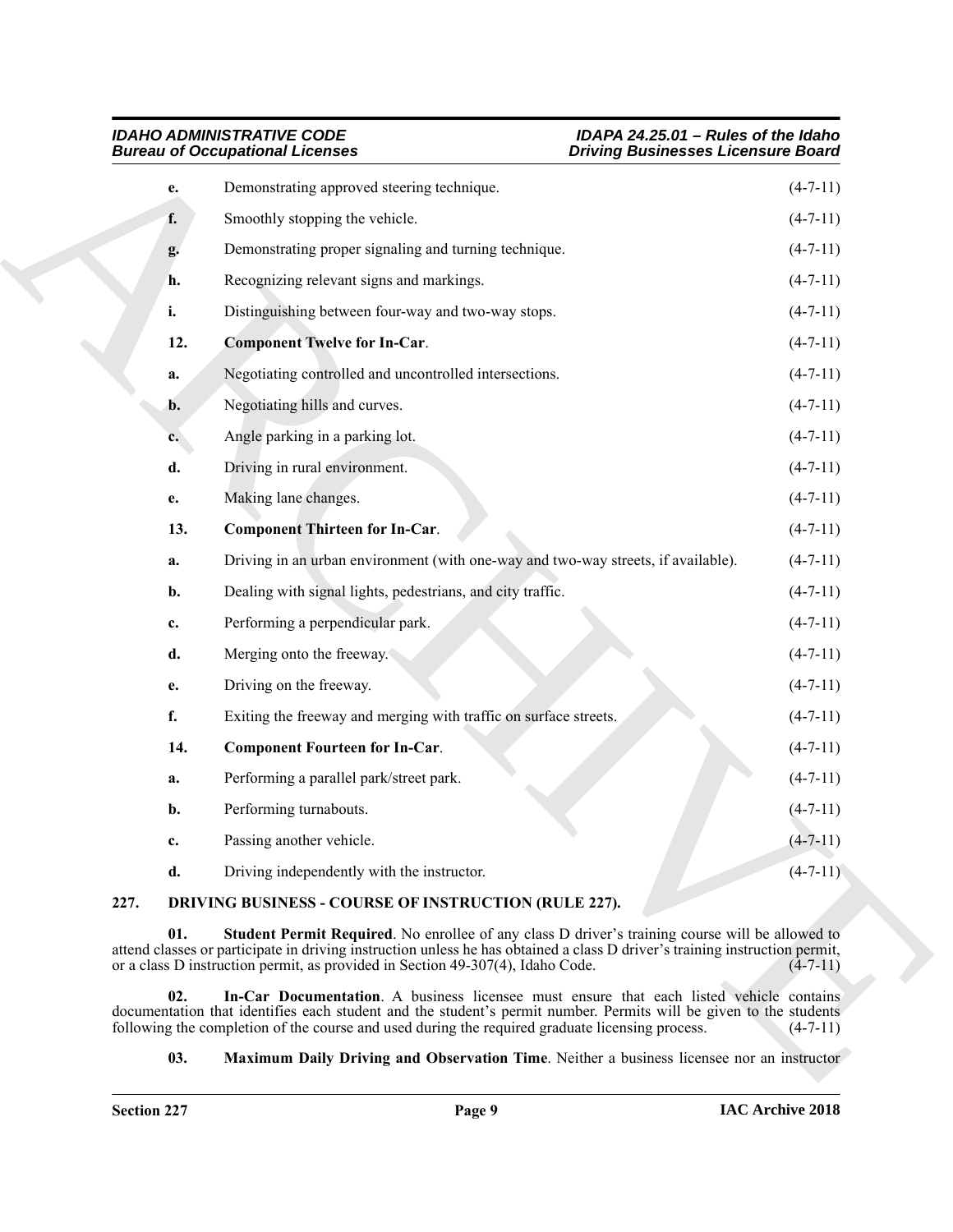licensee may permit an enrolled student to receive more than two (2) hours of behind-the-wheel driving time per day. Maximum observation time is two (2) hours per student, per day, and may be completed with a parent or legal guardian.  $(4-7-11)$ guardian.  $(4-7-11)$ 

<span id="page-9-5"></span>**04. Maximum Number of Students In Vehicle**. Neither a business licensee nor an instructor licensee may permit more than three  $(3)$  students in a vehicle at one  $(1)$  time. (4-7-11)

<span id="page-9-4"></span><span id="page-9-3"></span>**05.** Grading Criteria. A business licensee may not permit a student to graduate from the business's driver education program unless the student has achieved an eighty percent (80%) or higher in each of the three (3) course areas described in Subsection 225.07. The business licensee must utilize written grading criteria for each of the minimum components in Rule 226. Criteria may include student attitude and such other criteria as the driving business may deem appropriate. The business licensee must maintain records of the student's grades. (4-7-11)

Beative of Occupation and Dente Beative of the state of the state of the state of the state of the state of the state of the state of the state of the state of the state of the state of the state of the state of the state **06. Driving Log**. Each driving instructor must complete a log for each student's behind-the-wheel driving and each driving business licensee must ensure that its driving instructors complete the log. The log must include, for each student, at least the student's name, birthdate, phone number, driving permit number, class date, instructor's name, lesson objective, total instruction time, total observation time, final grade, and date the student  $p$ assed.  $(4-7-11)$ 

<span id="page-9-8"></span>**07. Reporting**. A business licensee will send student performance information as prescribed by the Idaho Division of Motor Vehicles (DMV) to the DMV no later than five (5) p.m. on the third business day following completion of the course. (3-29-17) completion of the course.

<span id="page-9-6"></span>**08. Parental Involvement**. Each business licensee should encourage parental involvement in the education of the student. (4-7-11)

<span id="page-9-7"></span>**09. Record Retention**. The business licensee must maintain all logs and other records required under Rule 227 for at least three (3) years from date on which the student completes, or is no longer enrolled in, the business's driver education course. The business licensee may not release these records without written consent from the student and the student's parent or legal guardian. The Board and its agents, however, may inspect these records at any time. (4-7-11) any time.  $(4-7-11)$ 

#### <span id="page-9-9"></span><span id="page-9-0"></span>**228. DRIVING BUSINESS - INITIAL AUDIT (RULE 228).**

After July 1, 2009, all new driving business licensees issued licenses will automatically be audited for compliance with the Board's laws and rules following their first renewal. (4-7-11) with the Board's laws and rules following their first renewal.

### <span id="page-9-1"></span>**229. -- 249. (RESERVED)**

### <span id="page-9-10"></span><span id="page-9-2"></span>**250. DRIVING INSTRUCTOR LICENSE (RULE 250).**

**01. Application**. Each applicant for a driving instructor license must apply as required by Rule 150. Each applicant is required to provide his name, date of birth, and contact information, including mailing address and telephone number, on the Board-approved application form. (4-7-11)

<span id="page-9-14"></span><span id="page-9-12"></span><span id="page-9-11"></span>**02.** Age. An applicant for a driving instructor license must be at least twenty-one (21) years old.

 $(4 - 7 - 11)$ 

**03. Driving Record and Drivers License**. Each applicant must submit a copy of a valid driver's license in good standing and a copy of a satisfactory driving record. An unsatisfactory record includes, but is not limited to, two (2) moving violations in the past twelve (12) months, or suspension or revocation of a driver's license in the last thirty-six (36) months, or a conviction involving alcohol or controlled substances within the last thirty-six  $(36)$  months.  $(4-7-11)$ 

<span id="page-9-13"></span>**04. Criminal History Background Check**. Each applicant must submit to a current, fingerprint-based criminal history check conducted by an organization approved by the Board. Each applicant must submit a full set of the applicant's fingerprints, and any relevant fees, to the Bureau which will forward the fingerprints and fees to the organization that conducts the fingerprint based criminal history background check. The application will not be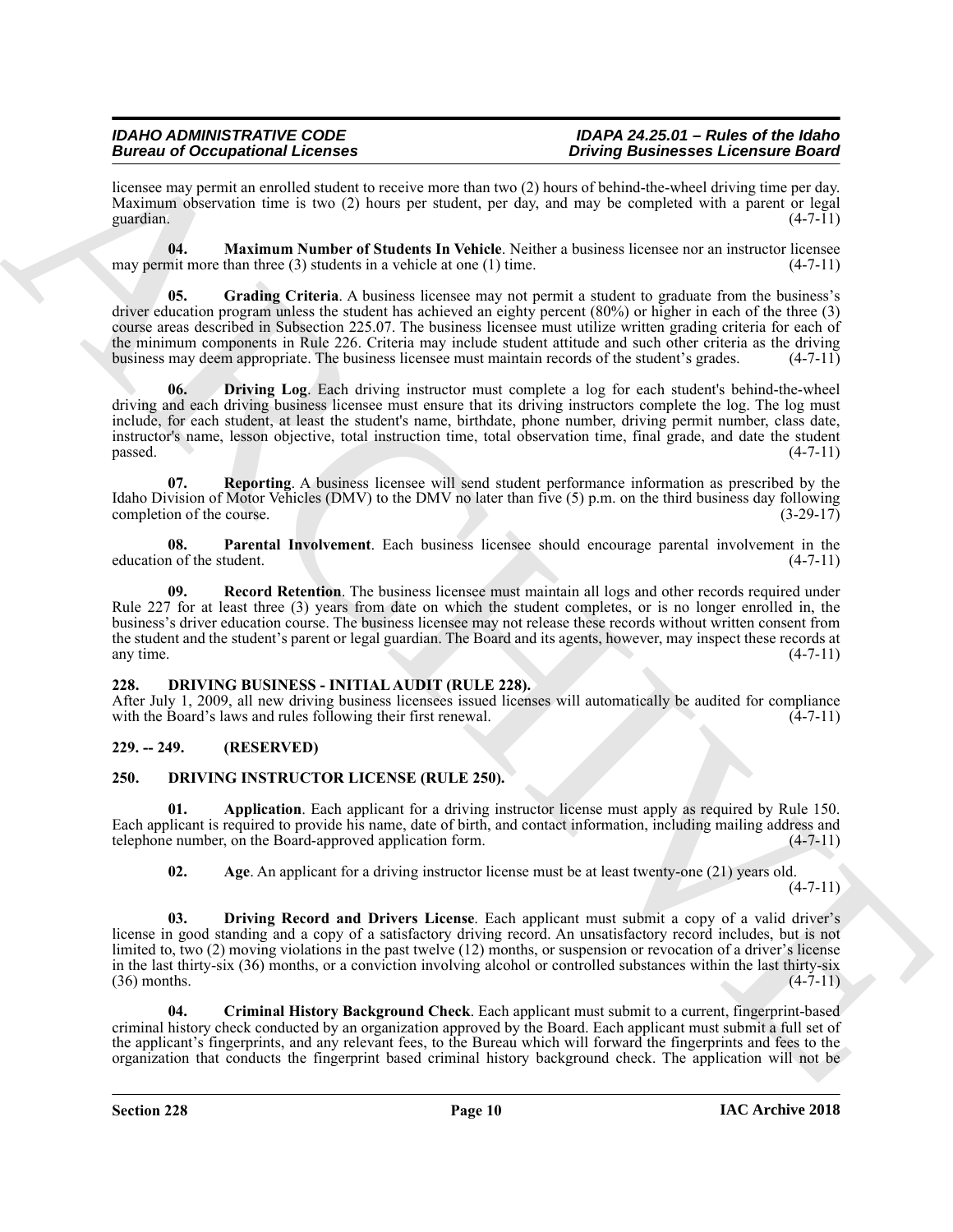<span id="page-10-3"></span>processed until the completed fingerprint-based criminal history background check has been received. (3-20-14)

**05. Medical Certificate**. A driving instructor licensee may not provide in-vehicle instruction to students if the instructor suffers from a medical condition that may impair the instructor's ability to safely instruct student drivers. Accordingly, each applicant for an instructor's license must obtain a medical examination performed by a licensed medical professional. The examination must be completed within two (2) years preceding the application. The applicant must submit a medical examiner's certificate, issued and signed by a licensed, qualified medical professional documenting that the examination occurred and that the applicant does not suffer from any physical or mental condition or disease that would impair the applicant's ability to safely instruct student drivers. If a medical condition exists, the applicant must re-certify as the medical professional requires and submit that information to the Board. (3-29-17)

<span id="page-10-1"></span>**06. Education**. Each applicant must submit written evidence, satisfactory to the Board, of having graduated from a high school or a regionally or nationally accredited college or university, or of having obtained a GED. (4-7-11)

<span id="page-10-2"></span>**07. Instructor Apprenticeship Training Program**. Applicants for licensure must demonstrate to the Board's satisfaction that they have successfully completed all required classroom instruction and behind-the-wheel training hours from a Board-approved instructor apprenticeship training program or have met the requirements for a waiver of the apprenticeship training program as set forth in these rules. The applicant must have undertaken and completed the apprenticeship training program within the five (5) year period immediately preceding the application.  $(4-11-15)$ 

**a.** Proof of successful completion must include written certificate from a Board-approved apprenticeship training program certifying that the applicant has satisfactorily completed the program. An applicant need not have completed all required classroom instruction and behind-the-wheel training hours through a single program so long as the last program attended by the applicant ensures itself, and its business licensee certifies to the Board that the applicant has satisfactorily completed all required hours through Board-approved apprenticeship training programs. (4-7-11)

Borrow of Occupational Leonards<br>
Theorem is the state of the state of the state of the state of the state of the state of the state of the state of the state of the state of the state of the state of the state of the stat **b.** A person may not enroll in an apprenticeship training program unless the person has applied for, paid for, and obtained an apprenticeship permit from the Board. The applicant must apply on Board-approved forms, which must identify the applicant and the business licensee in whose approved apprenticeship training program the applicant will be enrolled. The individual applicant must establish that they are at least twenty-one  $(21)$  years old, hold a valid driver's license and a satisfactory driver license record, have passed a fingerprint based criminal history background check, and have obtained a medical certificate consistent with the requirements of Subsections 250.02 through 250.05. An apprenticeship permit automatically expires one (1) year after issuance. The Board also may suspend or revoke an apprenticeship permit, and refuse to issue another permit, if the permittee engages in any act or omission that would subject the permittee to discipline if the permittee had an instructor's license. No one may be a permittee for more than three (3) years. permittee for more than three  $(3)$  years.

<span id="page-10-4"></span>**08. Waiver of Instructor Apprenticeship Training Program**. An applicant shall be entitled to a waiver of the apprenticeship training program if they possess the requisite training and experience as set forth below.  $(4-11-15)$ 

**a.** An applicant who holds a current active unrestricted equivalent driving instructor license from another state shall qualify for a waiver of the apprenticeship training program requirement. The applicant is responsible to provide proof to the Board that they hold a current unrestricted driving instructor license from another state, and that said license is equivalent to an Idaho driver instructor license in its qualifications and scope of practice; or  $(4-11-15)$ 

**b.** An applicant who has held an active and unrestricted public driver education instructor license issued by the Idaho State Department of Education for at least two (2) years shall qualify for a waiver of the apprenticeship training program requirement. The applicant is responsible to provide proof to the Board that they<br>hold a current unrestricted Idaho public driver instructor license. (4-11-15) hold a current unrestricted Idaho public driver instructor license.

### <span id="page-10-0"></span>**251. -- 274. (RESERVED)**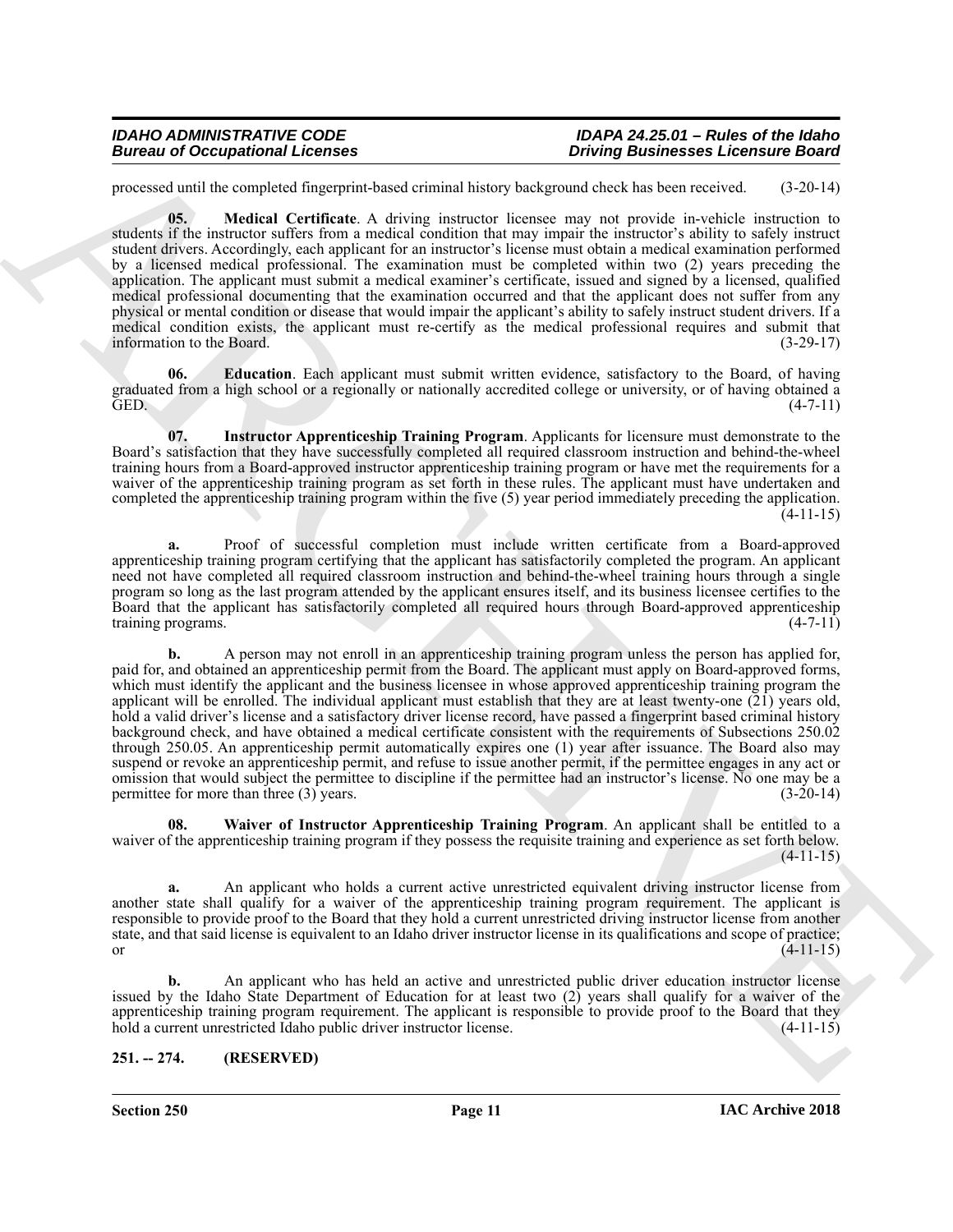#### <span id="page-11-2"></span><span id="page-11-0"></span>**275. INSTRUCTOR APPRENTICESHIP TRAINING PROGRAM (RULE 275).**

<span id="page-11-3"></span>**01. Application for Approval**. A business licensee may operate a Board-approved instructor apprenticeship training program. The business licensee must apply for program approval on forms provided by the Board, and submit with the application such documentation as the Board may require to enable the Board to assess whether the proposed program meets the Board's approval criteria, as specified in Subsections 275.03 through 275.08 of these rules.  $(4-7-11)$ 

<span id="page-11-10"></span>**Suspension or Revocation of Approval and Discipline**. If an approved program fails to consistently adhere to the approval criteria in Subsections 275.03 through 275.08 of these rules, the Board may suspend or revoke the approval. Further, if a business licensee that operates an approved program fails to cooperate with the Board in any inspection or audit of the program, the licensee may be disciplined. (4-7-11) with the Board in any inspection or audit of the program, the licensee may be disciplined.

<span id="page-11-4"></span>**03. Apprentices**. The business licensee must ensure that all persons who enroll in the licensee's program possess a valid instructor apprenticeship training permit from the Board. (3-20-14)

<span id="page-11-7"></span>**04. Instruction and Training Hours**. The Board must be satisfied that the program has designed its proposed instruction and training to produce safe and effective driving instructors. The business licensee must ensure that the program includes at least the following instruction and training components: (4-7-11)

**a.** Each apprentice must receive at least sixty (60) hours of classroom instruction covering the curriculum components for student classroom instruction specified in Subsections 226.01 through 226.10 of these rules. These hours must include both a didactic component, in which a program instructor provides in-class instruction to the apprentice, and a practical component in which the apprentice provides in-class instruction to students. A program instructor must by physically present in the classroom to supervise at least thirty (30) hours of the apprentice's in-class instruction to students. (4-7-11)

**b.** Each apprentice must receive at least one hundred eight (108) hours of behind-the-wheel-training covering the curriculum components for student in-car instruction specified in Subsections 226.11 through 226.14 of these rules. When an apprentice begins to provide behind-the-wheel driving instruction to students, a program instructor must supervise the apprentice by riding in the vehicle with the apprentice and students for the first six (6) hours. A program instructor also must ride in the vehicle with the apprentice and students to evaluate the apprentice during the final two (2) hours of the apprentice's behind-the-wheel training. (4-7-11)

<span id="page-11-9"></span><span id="page-11-8"></span>**05. Instructors**. The business licensee must ensure that only licensed driving instructors with five (5) or more years of continuous driver education experience are allowed to teach in the program. A list of the instructors must accompany the application for approval. (4-7-11)

Borrow of Occupational Lebence<br>
275. INSTRUCTION HERMINA PROGRAM (MARCHIVER PROGRAM CONTROL CONTROL CONTROL CONTROL CONTROL CONTROL CONTROL CONTROL CONTROL CONTROL CONTROL CONTROL CONTROL CONTROL CONTROL CONTROL CONTROL C **06. Recordkeeping**. The business licensee must ensure that the program maintains progress records for each apprentice. A program instructor and the apprentice must sign and date the records each month, and copies of the records must be provided to the apprentice. The records must, at a minimum, identify each lesson completed, the number of hours of instruction involved in the lesson, the date the apprentice completed the lesson, the instructor who taught the lesson, and whether the apprentice passed. When an apprentice's course of instruction has been completed or terminated, the program business licensee must maintain the records of the apprentice's progress, and the total hours recorded and maintained by the program for a period of five  $(5)$  years from completion or termination date. These records are subject to inspection by the Board at any time. (4-7-11)

<span id="page-11-5"></span>**07. Certificate of Proficiency**. The program must provide each apprentice with a certificate of proficiency evidencing all hours satisfactorily completed by the apprentice while in the program, and that the apprentice is proficient in all areas covered by the certificate. (4-7-11)

<span id="page-11-6"></span>**08. Discontinuance of Program**. If the business licensee ceases to operate the program, the business licensee must provide the program's current and prior apprentices with any progress or other records that the program<br>is required to maintain under this Section. is required to maintain under this Section.

#### <span id="page-11-1"></span>**276. -- 449. (RESERVED)**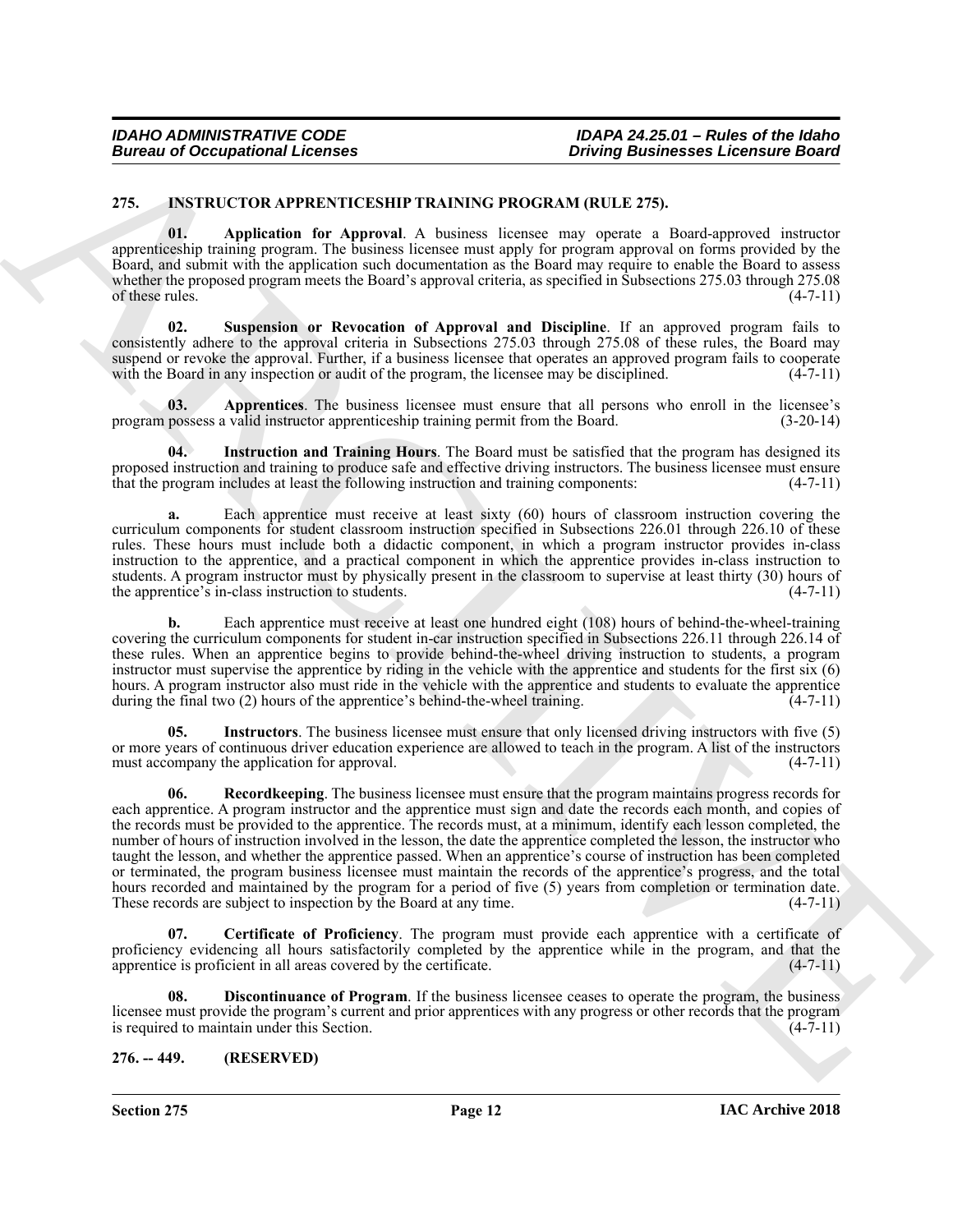#### <span id="page-12-2"></span><span id="page-12-0"></span>**450. DISCIPLINE (RULE 450).**

<span id="page-12-4"></span>**01. Grounds for Discipline**. In addition to the grounds for discipline listed in Section 54-5408, Idaho Code, grounds for discipline also include: (4-7-11)

Bureau of Occupational Licenses<br>
450. Distribution (Ed. 1458).<br>
161. Granula Lice Pheigline: In exhibition to the terminal Architectural Section 24-150 (Stabs<br>
Cocke, granula Lice Pheigline: In exhibition to the terminal **a.** Failure to cooperate with an inspection or audit conducted by the Board or its agents including, without limitation, any continuing education audit, as specified in Section 54-5403(6), Idaho Code. Failure to cooperate includes, without limitation, failure to provide documentation requested by the Board or its agents during an inspection or audit of the licensee's compliance with Board laws or rules. (4-7-11)

**b.** Violating any of the following standards of conduct that have been adopted by the Board:  $(4-7-11)$ 

i. A licensee must not use fraud or deception in procuring or renewing, or in attempting to procure or renew, a license, permit, or other authorization issued by the Board. (4-7-11)

ii. A licensee must not aid, abet, or assist any person or entity in conduct for which a license or permit is required under Idaho Driving Businesses Act, unless the person or entity has the required license or permit.

 $(4 - 7 - 11)$ 

iii. A licensee must comply with final orders of the Board issued in contested cases to which the licensee is a party.

**02. Disciplinary Sanctions**. If the Board determines that grounds for discipline exist, it may impose disciplinary sanctions against the licensee including, without limitation, any or all of the following: (4-7-11)

<span id="page-12-3"></span>**a.** Revoke or suspend the licensee's license(s); (4-7-11)

**b.** Restrict or limit the licensee's practice; (4-7-11)

**c.** Require the licensee to pay an administrative fine not to exceed one thousand dollars (\$1000) for lation identified in the Board's order. (4-7-11) each violation identified in the Board's order.

**d.** Require the licensee to pay all or part of the costs and fees incurred by the Board in the investigation and prosecution of the licensee, including without limitation, all costs and fees incurred by the Board in proceedings upon which the order was entered.  $(4-7-11)$ 

#### <span id="page-12-1"></span>**451. -- 999. (RESERVED)**

#### **APPENDIX "A"**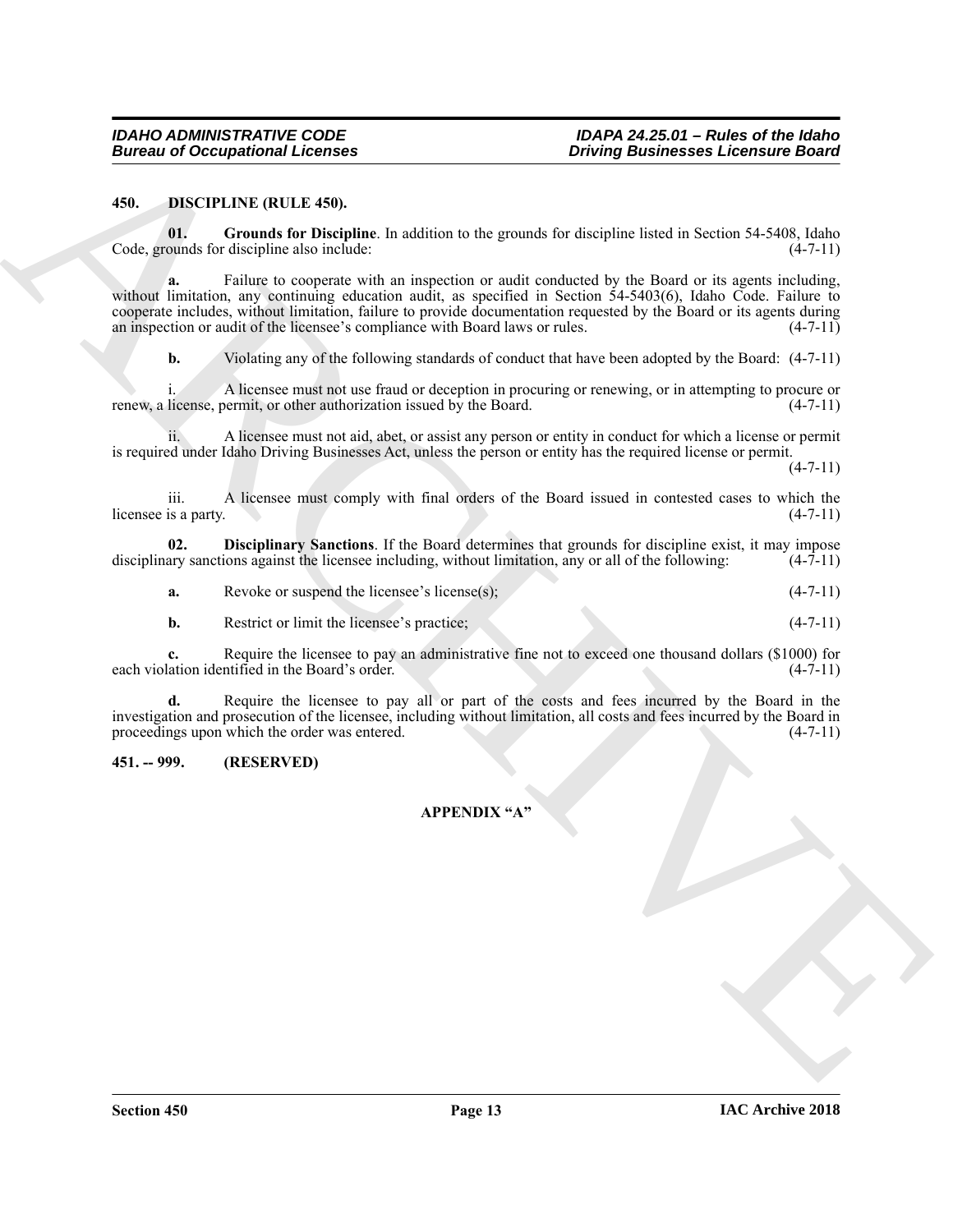|                       | <b>IDAHO DRIVING BUSINESSES LICENSURE BOARD VEHICLE</b>                                                                                                                                                                                                                        |                     |          |                                                                                            |    |        |          |                                                                                                           |
|-----------------------|--------------------------------------------------------------------------------------------------------------------------------------------------------------------------------------------------------------------------------------------------------------------------------|---------------------|----------|--------------------------------------------------------------------------------------------|----|--------|----------|-----------------------------------------------------------------------------------------------------------|
|                       |                                                                                                                                                                                                                                                                                |                     |          | <b>INSPECTION REPORT</b><br><b>DATE</b>                                                    |    |        |          |                                                                                                           |
|                       |                                                                                                                                                                                                                                                                                |                     |          |                                                                                            |    |        |          |                                                                                                           |
|                       | BUSINESS OWNER/OPERATOR AND BUSINESS NAME                                                                                                                                                                                                                                      |                     |          | INSPECTORS NAME (PRINT OR TYPE)                                                            |    |        |          |                                                                                                           |
| <b>ADDRESS</b>        |                                                                                                                                                                                                                                                                                |                     |          |                                                                                            |    |        |          |                                                                                                           |
| CITY, STATE, ZIP CODE |                                                                                                                                                                                                                                                                                |                     |          | VEHICLE IDENTIFICATION (LIC. PLATE NO. & VIN)                                              |    |        |          |                                                                                                           |
|                       | VEHICLE TYPE (YEAR, MAKE and MODEL)                                                                                                                                                                                                                                            |                     |          | <b>ODOMETER READING</b>                                                                    |    |        |          |                                                                                                           |
|                       |                                                                                                                                                                                                                                                                                |                     |          |                                                                                            |    |        |          |                                                                                                           |
| Need:<br>Repaired     |                                                                                                                                                                                                                                                                                | leeds               | Repaired | <b>VEHICLE COMPONENTS INSPECTED</b>                                                        |    | Needs  | Repaired |                                                                                                           |
| OK<br>Date<br>Repai   | Item                                                                                                                                                                                                                                                                           | <b>OK</b><br>Repair | Date     | Item                                                                                       | OK | Repair | Date     | <b>Comments</b>                                                                                           |
|                       | <b>1. BRAKE SYSTEM</b><br>a. service brakes<br>b. parking brake system<br>c. brake drums/rotors/pads                                                                                                                                                                           |                     |          | 7. LIGHTING DEVICES<br>a. headlights high and low beam<br>b. brake lights<br>c. taillights |    |        |          | List any other condition<br>which may prevent safe<br>operation of this vehicle<br>and whether or not the |
|                       | d. brake hoses<br>e. brake tubing                                                                                                                                                                                                                                              |                     |          | d. turn signals<br>e. parking lights                                                       |    |        |          | repair has been made.                                                                                     |
|                       | f. low pressure warming                                                                                                                                                                                                                                                        |                     |          | f. other                                                                                   |    |        |          |                                                                                                           |
|                       | device<br>g. hydraulic brakes                                                                                                                                                                                                                                                  |                     |          | <b>8. SUSPENSION</b><br>a. Any damaged or loose                                            |    |        |          |                                                                                                           |
|                       | h. vacuum system<br>i. dual control brake with                                                                                                                                                                                                                                 |                     |          | U-bolt(s), spring hangers<br>or other part(s) that may cause                               |    |        |          |                                                                                                           |
|                       | stopping distance 20mph                                                                                                                                                                                                                                                        |                     |          | axle to shift                                                                              |    |        |          |                                                                                                           |
|                       | 2. EXHAUST SYSTEM<br>a. any exhaust system                                                                                                                                                                                                                                     |                     |          | b. spring assembly<br>c. torque, radius or tracking                                        |    |        |          |                                                                                                           |
|                       | determined to be leaking                                                                                                                                                                                                                                                       |                     |          | components                                                                                 |    |        |          |                                                                                                           |
|                       | b. emission control<br>3. FUEL SYSTEM                                                                                                                                                                                                                                          |                     |          | d. wheel alignment<br>9. ELECTRICAL SYSTEM                                                 |    |        |          |                                                                                                           |
|                       | a. visible leak                                                                                                                                                                                                                                                                |                     |          | a. horn                                                                                    |    |        |          |                                                                                                           |
|                       | b. fuel tank cap missing<br><b>4. STEERING MECHANISM</b>                                                                                                                                                                                                                       |                     |          | b. switches<br>c. wiring                                                                   |    |        |          |                                                                                                           |
|                       | a. steering wheel free play                                                                                                                                                                                                                                                    |                     |          | d. starting system                                                                         |    |        |          |                                                                                                           |
|                       | b. steering column<br>c. front axle beam and all                                                                                                                                                                                                                               |                     |          | 10. VIS IBILITY<br>a. dual side view mirrors                                               |    |        |          |                                                                                                           |
|                       | steering components                                                                                                                                                                                                                                                            |                     |          | b. rearview mirror                                                                         |    |        |          |                                                                                                           |
|                       | other than steering<br>column                                                                                                                                                                                                                                                  |                     |          | c. inside instructor mirror<br>d. windshield wipers                                        |    |        |          |                                                                                                           |
|                       | d. steering gear box                                                                                                                                                                                                                                                           |                     |          | c. defroster<br>11. INTERIOR                                                               |    |        |          |                                                                                                           |
|                       | e. pitman arm<br>f. power steering                                                                                                                                                                                                                                             |                     |          | a. seatbelts for all occupants                                                             |    |        |          |                                                                                                           |
|                       | g. ball and socket joints                                                                                                                                                                                                                                                      |                     |          | b. airbag readiness light                                                                  |    |        |          |                                                                                                           |
|                       | h. tie rods and drag links<br>i. nuts                                                                                                                                                                                                                                          |                     |          |                                                                                            |    |        |          |                                                                                                           |
|                       | j. steering system                                                                                                                                                                                                                                                             |                     |          |                                                                                            |    |        |          |                                                                                                           |
|                       | 5. TIRES<br>tire condition and wear                                                                                                                                                                                                                                            |                     |          |                                                                                            |    |        |          |                                                                                                           |
|                       | <b>6. WINDS HIELD GLAZE</b>                                                                                                                                                                                                                                                    |                     |          |                                                                                            |    |        |          |                                                                                                           |
|                       | cracks, discoloration or<br>lack of clarity                                                                                                                                                                                                                                    |                     |          |                                                                                            |    |        |          |                                                                                                           |
|                       |                                                                                                                                                                                                                                                                                |                     |          | <b>Mechanic Verification</b>                                                               |    |        |          |                                                                                                           |
|                       | I verify I have inspected this vehicle and completed this form. I certify that the vehicle appears to be in a safe and proper operating condition, and that each<br>inspected item passed inspection, or if found to be in need of repair, was repaired on the date indicated. |                     |          |                                                                                            |    |        |          |                                                                                                           |
| Print Name            |                                                                                                                                                                                                                                                                                | ASEID#              |          | Signature                                                                                  |    |        |          |                                                                                                           |